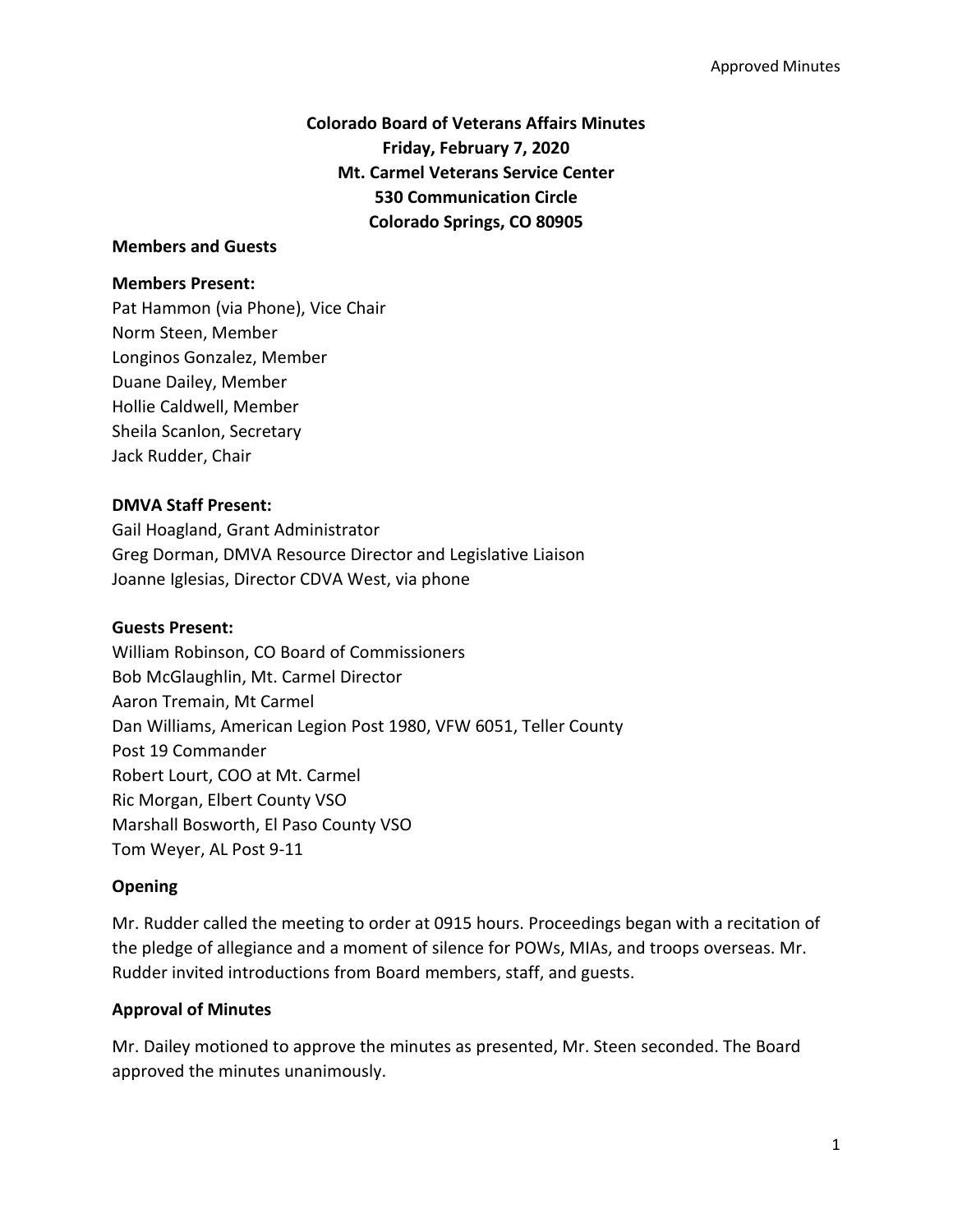### **Aaron Tremaine Presentation**

Mr. Tremaine presented a short brief on constructing a new Veterans living center in the Pikes Peak region. A facility for Long Term Care, In Home Care, Assisted, and Memory Care is what is being considered.He would like to gain the Board's support for a new VCLC in the area. It should be something similar to Fitzsimmons in Aurora. The approximate cost for the proposed VCLC is: \$300/sqft, totaling \$37-42 million. It is anticipated the construction will take five years to complete. The approximate cost provided does not include the land. The goal is to develop a home with public/private partnership that will provide long-term care for veterans and their gold-star family members. It gets the state out of the nursing home business. VCLCs are enterprise funded and the state would not be part of the hiring/firing at the new facility.

Minnesota, Oregon and Michigan are all examples of good VCLCs. There is a federal code specifically detailing financing these veterans homes. The states' cost for this VCLC will be 35% of the total cost, the VA will be 65% of the total amount *plus* they will take on the burden of the price increase (est. 12-15%) over time. This home would be in the second largest concentration of veterans in the nation.

The Colorado veteran population is estimated at 430,000 – 480,000. Colorado Springs is rated number one for all military assignments. The projected increase over next X years is a 17% increase in veterans who will need VCLC care. Most veterans are located – or projected to be located - in the I-25 corridor within that time period. There has been a review of the 5 existing VCLCs in the state, the most recent was built in 2002. The labor forces don't always exist in an area to support the VCLC in the area. Greeley and Ft Collins have another large concentration of veterans and should be kept in mind as a future location for another VCLC.

Mr. Tremaine invited the board members to participate in a working group regarding the proposed VCLC. He identified the next steps as formalizing the working group and identifying land where the facility can be built. Meetings with developers and architects have already begun. The VA needs to know what land will be built on in order to agree to fund it.

Board members made inquiries.

Mr. Bosworth introduced Bill 1220, the 'Commitment to Veteran Support and Outreach Act'. It requires DHS to conduct a statewide needs survey. The state demographer had very little Veterans information. There is no money needed for this, and accordingly, there is no fiscal note attached to the bill. The funding will come from the general fund - the department is already pursuing this. The Board of commissioners is supposed to participate in any RFP or any contractual stuff and they haven't been doing that.

CDHS sold land to the Ft Logan cemetery. That money was earmarked for projects like these. Also \$25 million in central fund. The DHS thinks they need to spend that money down. That money can only be used for operation, construction and improvements at CLC's.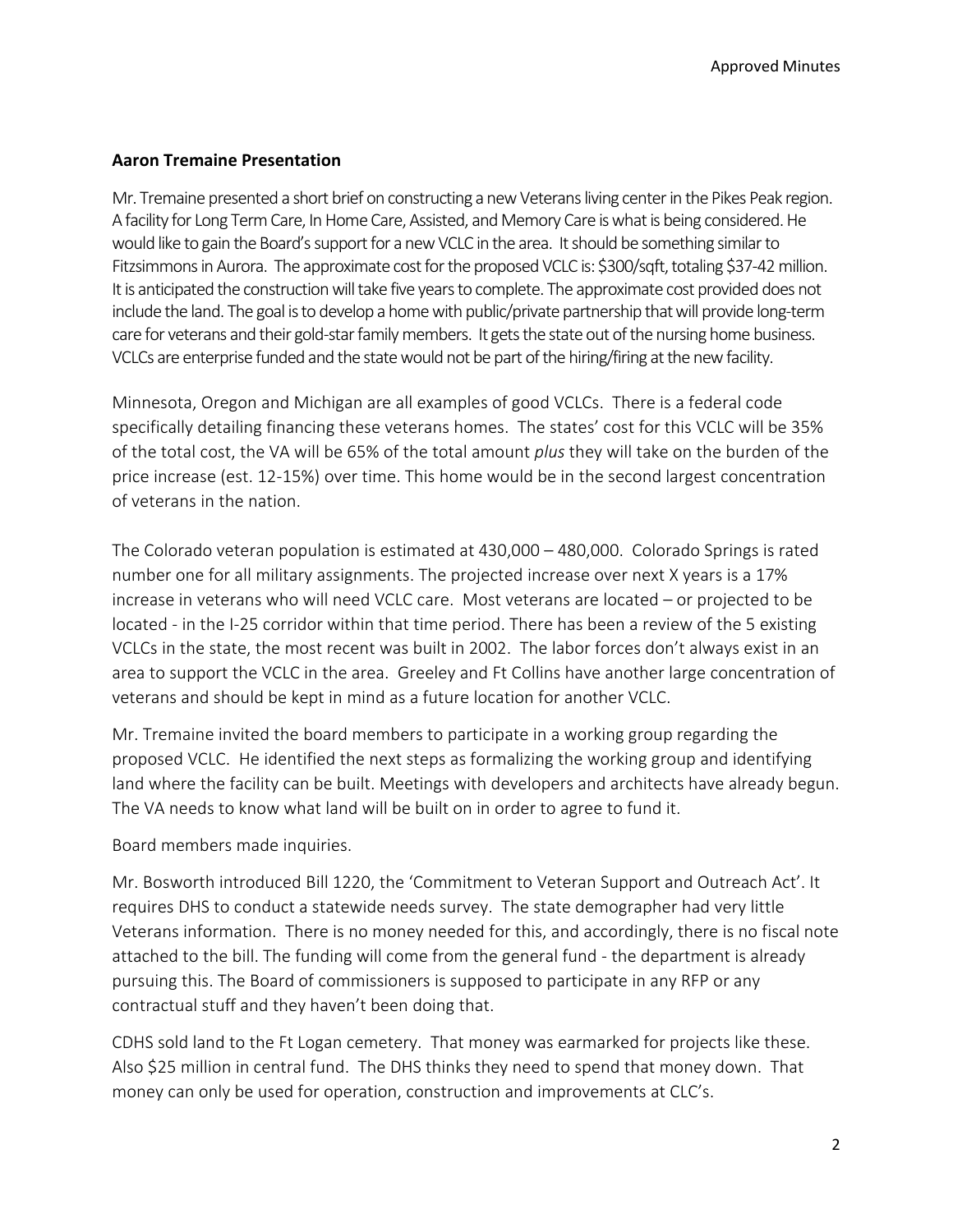The Board made inquiries for clarification.

There is a need to ascertain that they are using the right business models for the VCLCs. MI, OR and MN need to be more fully examined as to how and why they are succeeding.

Ms. Scanlon put a question on the table to have Michelle Barnes or someone from her staff to come and talk to the BVA at the next meeting. Ms. Hammon concurred.

Ms. Hoagland recommended extending the time of the March meeting in order to allow for two guest speakers and the grant training. Mr. Rudder inquired how much time each guest speaker requires. The Board unanimously determined to add one and a half hours to their normal meeting time in order to allow for all necessary items on the schedule.

### Guest Comments -

Mr. Williams from Teller County spoke about a challenge they have been having. Two fires have destroyed two veteran's homes in the last few weeks. 1 out of 4 men in Teller County is a veteran, one out of ten women is a veteran, many don't want to be found. The challenge with the VTF, is that the turnaround is too long for veterans in crisis. Having to return \$5k of grant monies last year was not helpful. He is imploring the board to pay attention to these real needs as they consider their funding disbursement. This organization took a vote as to whether to stay with the VTF or not due to the issues they have been having with it. They are staying but did want to bring their concerns to the board.

Mr. Williams American Legion Post 1980 wants to be able to use funds for paying for expenses incurred in the previous years. They are requesting to see all laws pertaining to the disbursement of the VTF funds; specifically the regulation that prevents using funds for capital improvement of house. A vet wanted to make a wheel-chair ramp for their house which they couldn't do because that was a capital improvement. At the end of quarter, they have to return any unused funds and then asked for an advance on the next quarter, that is a duplication of effort. They would also like the funds to be able to be used for cremation efforts – this was requested by a family of a vet and was denied because it was a ceremonial expense – cremations are not ceremonies. Additionally, they would like to be able to use VTF funds on a down payment for a house or a car and to be able to get approval/disapproval for every expense prior to making that expense – last year they lost \$6k on non-reimbursable expenses. Mr. Williams understands that this involves changing laws. He would like to thank Ms. Hoagland for all of her assistance. Board members engaged in brief discussion on this topic. Mr. Rudder assured Mr. Williams that he had been heard. Mr. Dorman requested to be able to staff out this issue before the Board addresses it. The Board members thanked the guests for their professional demeanor and their presentation. Ms. Hammon shared that the VA will assist with cremation costs if the veteran had a service – connected death and will also assist with installation of a wheel-chair ramp. Mr. Dailey stressed the timing difficulties when trying to assist veterans in urgent need.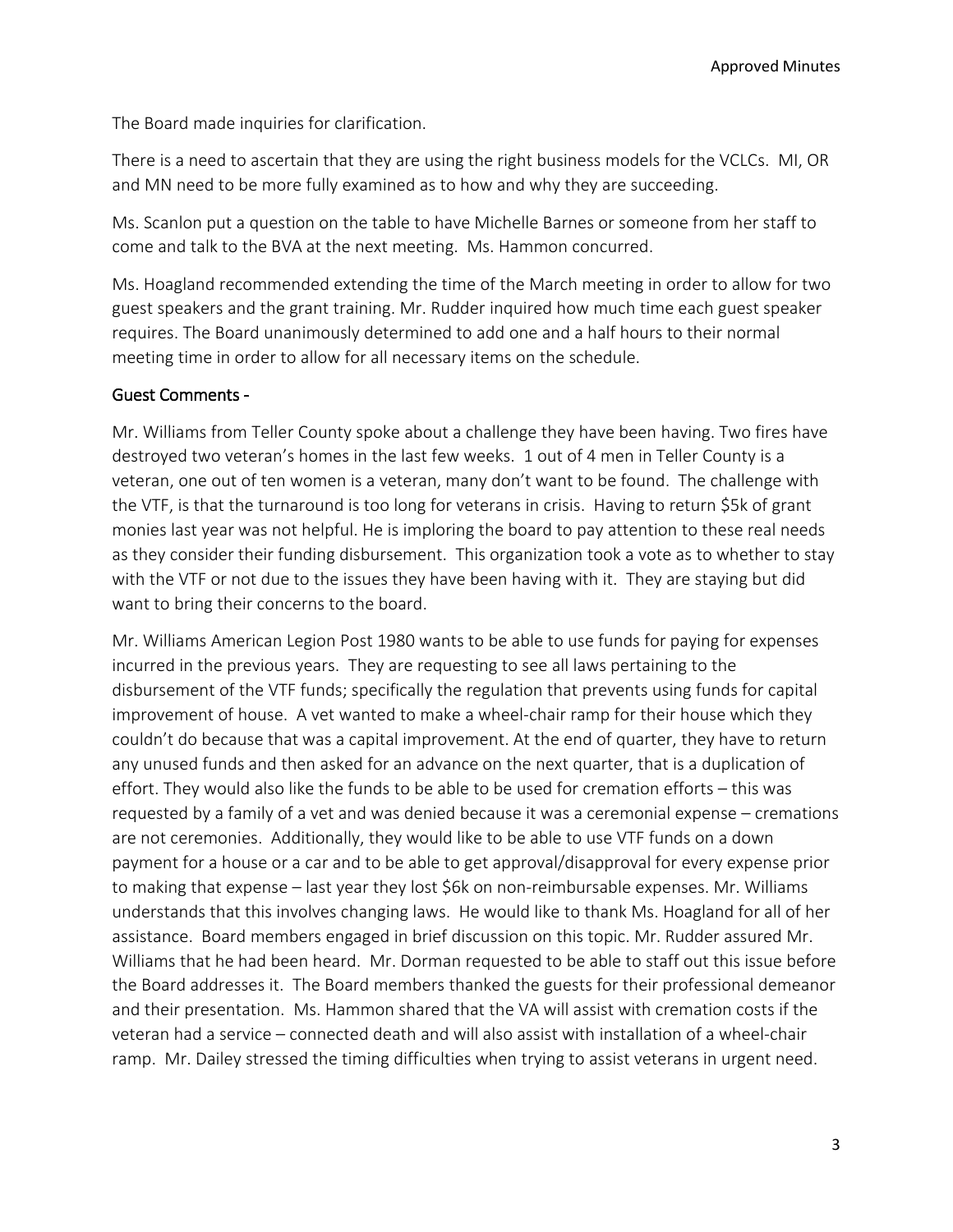Mr. Rudder recognized the guest, Mr. Morgan of Elbert County. Mr. Morgan is the sole County Veteran Service Officer in a county with 22,050 veterans and 400 active cases. 9 years ago they only had 900 veterans total. VA expenditures during that time have increased from 900,000 to 11.3 million dollars in Elbert County alone. This means that veteran numbers tripled while VA money multiplied by eight during the same nine year window. Mr. Morgan used to be a volunteer. Since 2018 he has been receiving g \$1250/month towards expenditures. He is the only VSO there, and he works the hours that are needed. His county is sandwiched between the Greater Denver area and Colorado Springs. He expects to see continued increase in number of vets, and is grateful for the money that is coming in now. Mr. Rudder recognized him as the greatest silent asset of CVSOs and stated that Mr. Morgan is the most under-utilized VSO in the state. Mr. Morgan used his GI Bill to go to law school. He set up a group of 7 attorneys to provide free legal clinics across the state of CO, they specifically invite veterans to come in. He built the checkerboard.co website which is the mother lode of free legal advice for the state of CO. It covers law in 60 different areas. The website is all privately funded. They received a generous grant from the Free Masons in Denver. Over the years they have seen approximately 7500 individuals with various issues across the state. The Board thanked him for his service.

Mr. Bosworth spoke of the bill at federal level – CVSO Act – this is for federal grant funding for county veteran service offices. He is requesting a letter of support from the board. The CVSO Act is a 15 million dollar grant over 5 years that CVSO offices can use and can be used to hire staff and pay staff to do VSO work. Counties of all sizes need more funding to meet their needs. It can also assist with program funding to meet veteran's needs. This bill has received support from many veterans' related groups. HR 5516, S 3002 are identical bills with two different titles. Commissioners Steen and Gonzalez will both be in D.C. in a few weeks to support in their roles as county commissioners. Mr. Dorman okayed the Boards vote however he requested they wait to send a letter. Motioned by Mr. Steen, seconded by Longinos Gonzalez. It received unanimous approval by the Board.

#### 10 minute break

Ms. Hoagland reported that it is now halfway through the grant year and she has accordingly reached out to those grantees that are slow spending and some have sent some of their funding back, which she says is better for veterans in the long run. She has other grantees who need funding increased because they have no money left. She provided this information to the board in a handout broken down by each grantee. This is being done as a modification to the existing grant. Those who have spent 65% of their award or more, which are in compliance and have a need to access additional funds are eligible for increases. She requests the board votes on each increase in award individually after the Board members make any inquiries they have. The Board members made inquiries for clarification.

Mr. Dailey moved to approve the \$8k raise in grant money to AL 9 in La Junta. Second by Mr. Gonzalez. The Board approved the funding increase unanimously.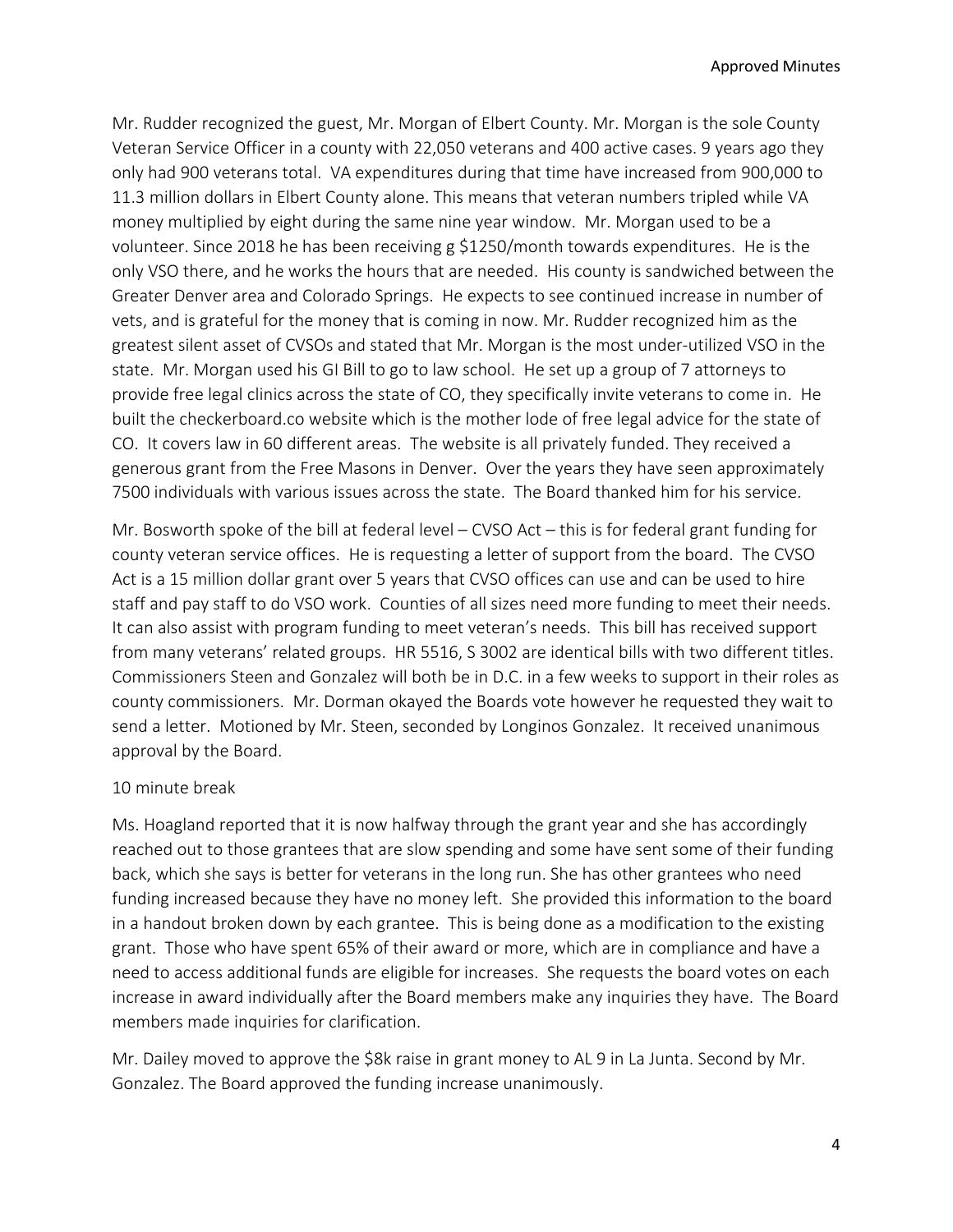Mr. Dailey motioned to approve VFW Post 12063 Westcliff for \$5k, Mr. Steen seconded the motion. The Board approved the funding increase unanimously.

Mr. Dailey motioned to approve VFW 5231 Cortez for \$18k. Brief discussion ensued. Ms. Caldwell seconded. The Board approved the funding increase unanimously.

Mr. Dailey motioned for AL post 22 North Glen for \$9k, Mr. Gonzalez seconded. The Board approved the funding increase unanimously.

## Bylaws

Ms. Hammon says the bylaws subcommittee is behind, she will be sending things to Mr. Dorman so it can be reviewed by attorneys. This will be postponed until the next meeting.

## CCI Letter

Mr. Rudder signed, it went to Ms. Fraser to give to Mr. Tremaine. Neither Ms. Fraser nor Mr. Tremaine are present to make inquiries of.

## Task Force

Ms. Hammon reported the task force met again and has produced a revised list of their thoughts for the purpose of the group. They would like to suggest forwarding this list to the TAG. She clarified that TAG isn't just after the number of vets in the state but also the numbers of the subset groups of veterans in the state. Mr. Robinson pointed out that finding the subset groups of vets will be difficult if not impossible, that even the VA has to guestimate their numbers. Further discussion ensued. Ms. Hammon asked the board to approve the white paper put forth by the subcommittee. Seconded by (no audible second). Unanimous votes.

## Upcoming meetings

March - RMVAMC – Ms. Hammon will call them to extend the amount of time the room is reserved. April – Aurora Chamber of Commerce for Grant Decisions

May – Cortez, Ms. Hoagland is arranging

June – Commissioners Hearing Room, Steamboat Springs, Routt County.

August – Burlington, Kit Carson County

## New Business

Ms. Scanlon – requests to hold her new business until after Mr. Dorman speaks

## Reports

Mr. Dorman reported that the Joint Budget Committee analyst pitched that the COLA provider rate goes to the CVSOs as well. Right now that amount is 30k for the entire state. DMVA will not push back against that initiative. The Governor's office may direct them otherwise.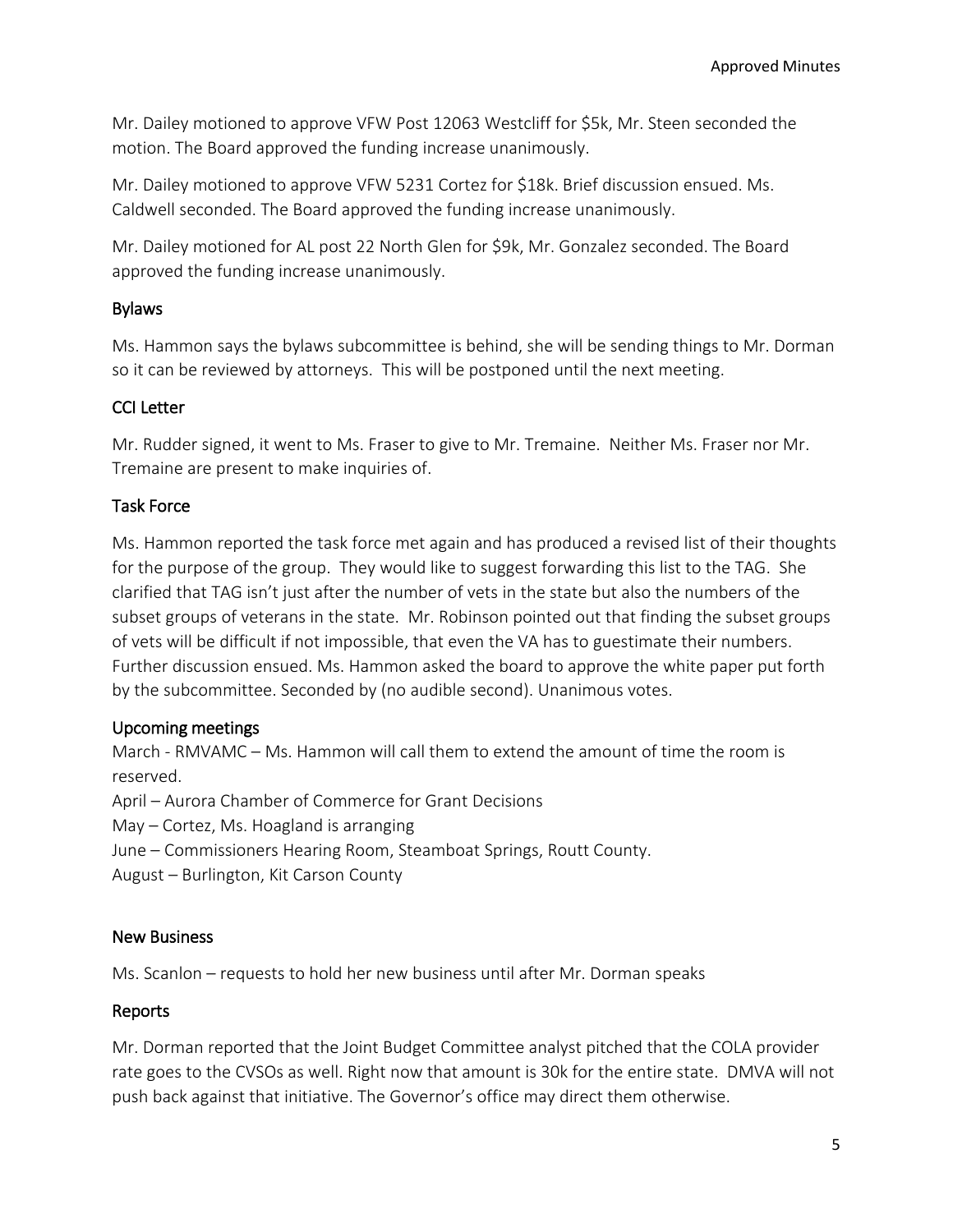Brey Hopkins is the new deputy executive director. He is doing a system-wide assessment. The Director of Purchasing and Contracting announced her retirement approximately one week ago.

Ms. Scanlon inquired as to Mr. Rich Tremaine's email proposal regarding the change of function of DMVA East. Mr. Dorman said that Mr. Tremaine's "intent was good, his wording was horrible" in regards to the letter he sent to the County Commissioners. He reinforced that the state and counties are in a partnership. Mr. Dailey wanted to verify that he was instructed by DVA West to then not present this letter to the county commissioners. Mr. Dailey had already presented it. Mr. Dorman agreed with DVA West that they should not present it to their commissioners.

Mr. Steen inquired about other bills that relate to veterans that are being considered in the state government. Mr. Dorman says the DMVA is not taking a stance on other current bills in the state government related to veterans. Mr. Robinson assisted in providing updates on bills currently under consideration.

Ms. Iglesias reported there is a vacancy open for a property administrator that has not been posted yet. The monies granted by the BVA earlier this year for special projects at DVA West are being put to use as those projects are moving forward and should start next week. The concrete project started in the fall, it was shut down for the winter and will shortly resume. Western Region VSOs are attending the webinars that they are holding. Shawn Martinez, Mesa County VSO, resigned two weeks ago and the county has posted the position for hire. Ms. Iglesias will be attending the National Association of State Directors Conference at the end of the month. She will be in D.C. Feb  $22 - 27$ <sup>th</sup>.

Ms. Hoagland shared that DVA East is completing interviews for the two new State Veteran Service Officer positions. The board inquired as to who is current staff at DVA East.

Regarding grants, Ms. Hoagland shared that they are getting some applications in from very rural areas that had not previously submitted applications. She is anticipating many veterans' assistance grant applications this year. The Board members made inquiries regarding grants.

Mr. Dailey reported that in the state of Colorado there are 150 active American Legion posts, 93 active VFW posts, and 14 active DAV posts. Mr. Steen asked if the VTF is meeting its legislative purpose when there are 300 possible VTF recipients and yet they only handed out 20 grants last year. Ms. Hammon commended Ms. Fraser for acquiring contacts at veterans' organizations that the board can reach out to; she also voiced how thrilled she is that the county veteran service officers attended the meeting.

## Board member comments

Ms. Hammon appreciated getting to go back to the Capitol and being confirmed by the Governor for another term on the Board. There have been many funerals recently in Eagle County. She thanked Mt. Carmel for putting together the conference call allowing her to attend remotely.